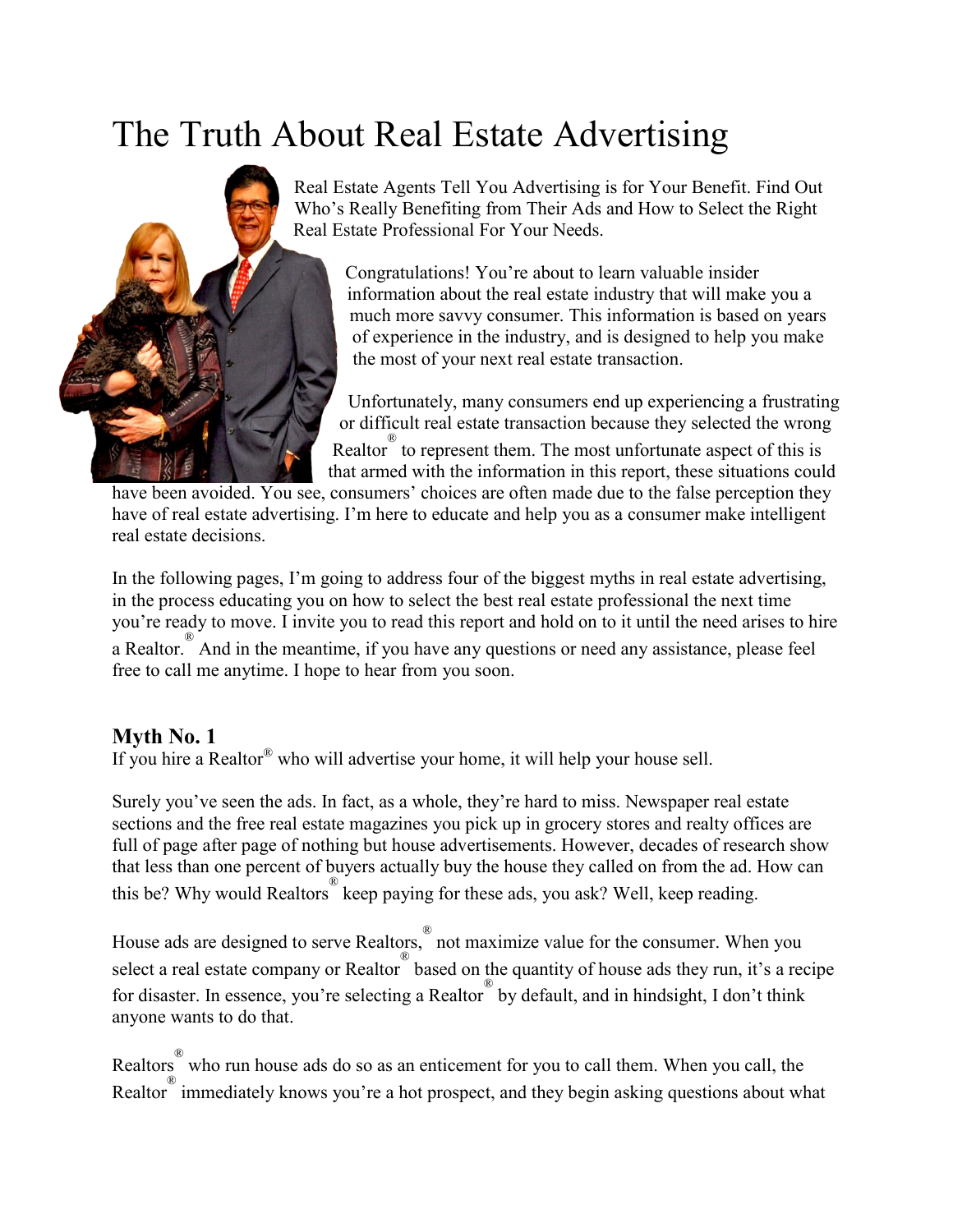type of home you're looking for. They now have the opportunity to convince you they can help you find a match. As soon as you agree, you've selected your Realtor ® by default.

In reality, consumers should be the ones doing the interviewing by calling Realtors  $^{\circledR}$  and asking about their qualifications and experience. We all have access to the same property information, so anyone you work with should be able to find a match to your property. What you should be looking for in a Realtor is a match to your personality and style.

It's important to me for my prospective clients to understand how the Multiple Listing Service (MLS) works (see "Solving the MLS Riddle"). The truth of the matter is that more than 60 percent of all homes sold are sold through the MLS by effective real estate agents, not classified real estate advertising or house ads. Additionally, those agents who consistently run tons of house ads often have less time and money to provide high-quality service.

Rather than advertising homes, I choose to advertise myself and the services I can provide. I know long-term success in real estate is ultimately about developing a partnership with my clientele, and I don't want clients to choose me by happenstance. This creates a win-win situation in that consumers who choose me as their Realtor have a knowledgeable sounding board for any questions that might arise at any time. Much like having a family doctor or lawyer, many savvy consumers prefer to have a Realtor<sup>®</sup> with whom they have developed a relationship long before they need to buy or sell a home.

So when selecting your Realtor, pay no attention to who is running the most house ads. Agents who tell you they'll advertise your house are only serving their own needs, not helping you. If at the listing presentation the agent promises to advertise your home, they're doing so primarily for their own personal gain, leaving less time to focus on doing the most effective things to get your house sold.

## **Myth No. 2**

Open houses will sell your home.

Selling a home is perhaps an even more stressful process than buying a home. First of all, you're going to have many Realtors<sup>®</sup> vying for your listing. They're going to try to tell you all the great things they'll do to sell your home. Chances are many agents will try to tell you how much they'll advertise your house in house ads (which we've already dismissed as useless), and they'll also try to convince you by pulling out the old signs from their trunk and promising an Open House every weekend until the house sells.

Now, let's see how closely you've been paying attention. Remember how house ads only serve the real estate agents' interests? Now, think about an Open House. What does it bring into your home? It brings a steady stream of people interested in buying a house – not necessarily your house, mind you, but interested in some house in the near future. And as a Realtor always on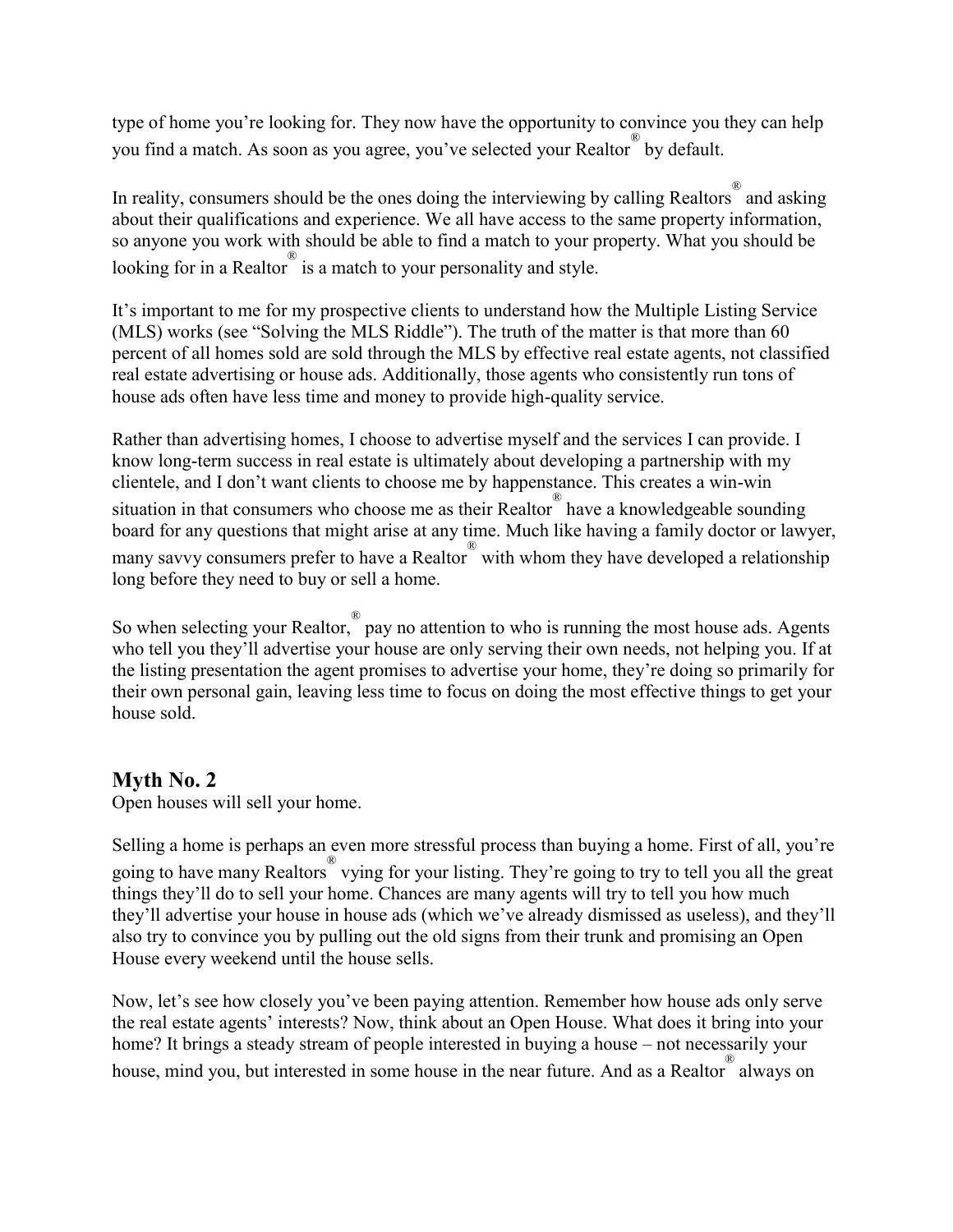the lookout for the next client, it sure is nice to have people practically wave their hands and say, "Hey, look at me. I'm interested in buying a house and I don't have a Realtor.<sup>®</sup>"

Basically, the Open House is another lead-generating tool for Realtors ® that requires you to leave your house for a day while complete strangers take an unsupervised tour of your house and possessions. The truth of the matter is less than one of 10,000 people who walk into an Open House actually buy the house. It requires a great sacrifice on your part while providing very limited results.

## **Myth No. 3**

The best Realtors® will personally have a buyer for my house.

One of the biggest fears in consumers' minds is that they will list their home with a real estate agent who doesn't bring any buyers to view their home. The reality is that's actually the bestcase scenario.

When selling your house, what you want to look for in a Realtor  $\degree$  is a listing specialist. A listing specialist's plan is to "sell" or expose your house to other Realtors, using the MLS to market your home, and basically making your home the focus of his or her activity. If the agent you choose is constantly out showing homes to buyers, they don't have time for the networking that will expose your house to buyers throughout the region.

When you meet with agents regarding listing your home, make sure they have a plan for other agents to see your home. Evaluate the quality of materials they create for their listings. Research their reputation in the community and in the industry. For a listing specialist, a good reputation will cause other agents to preview your home more willingly and more often. This will maximize exposure for your home, and that's exactly what you want from your Realtor.

Myth No. 4 Working with many Realtors<sup>®</sup> gives you more exposure to the marketplace.

(The first three myths have been geared toward home sellers. This fourth myth is addressed to buyers.)

It's actually kind of comical. When consumers do not understand how the MLS works, you'll often see them bouncing from agent to agent hoping one agent will magically find the perfect home at the perfect price within an hour of meeting them. If only they knew – there is a better way.

Because all agents have access to the MLS, the best approach to selecting real estate representation is to allow one agent to get to know you and your needs. I've always believed that the better I get to know you and to truly understand your needs, the better chance I have of helping you find the right property.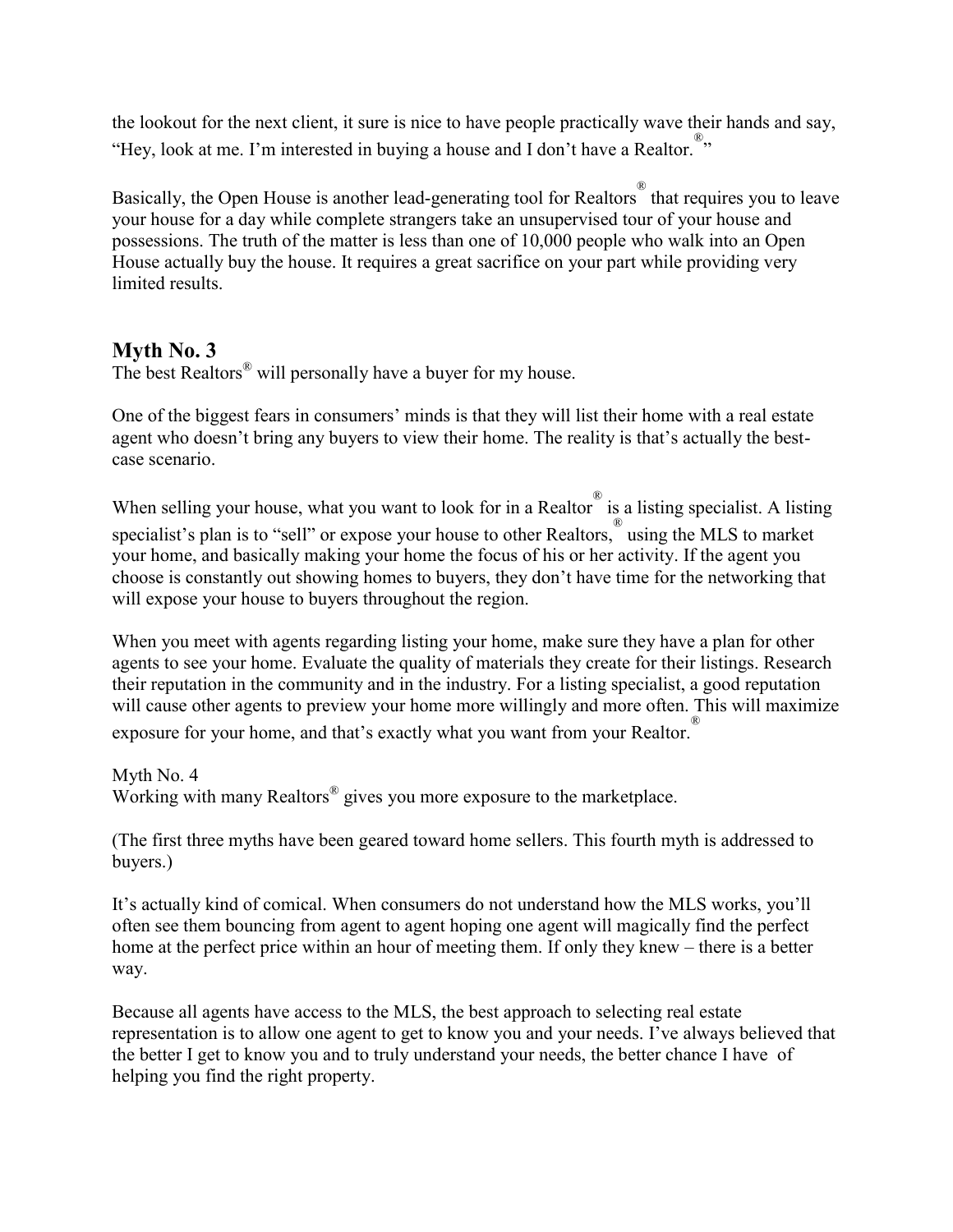Furthermore, if I know I have your loyalty, I will be much more willing to do more and go out of my way to help you find exactly what you're looking for. When an agent doesn't have that loyalty, they often don't invest the same effort into the home search, and for good reason.

Rather than rush you into my car, I prefer to have my clients complete a "Buyer Questionnaire" before we look for any properties. The questionnaire allows me to get to know you better and to better understand your needs and desires in a property. Then, once I have done sufficient research, I will present properties to you and take you to those you find worth investigating further.

If a Realtor ® attempts to immediately put you in the car and look at properties, be careful. They're hoping to "win the lottery" by having you fall in love with a home emotionally without analyzing your actual needs. Often this leads to hasty decisions and buyer's remorse just months later when the new homeowners realize the house they bought, while charming, may not be the best fit for their needs. Meanwhile, the real estate agent has cashed their commission check.

You want to avoid Realtors ® who operate from such a "sales mentality." Today's leading agents treat their careers like self-owned businesses, which means they take pride in forging long-term relationships that dictate they always act in the clients' best interests. They're not in it for the quick hit. For instance, I'd much rather be a trusted source of information and sell you three or four houses throughout the course of our relationship than make a quick buck never to hear from you again.

So, how do you choose a Realtor®? (Without making your decision by default)

In the typical scenario, consumers choose a Realtor ® by opening the paper, seeing a house they're interested in and calling the agent who advertised the house. And before they know it, that person has become their real estate agent – by default.

Remember, regardless of who advertised a house, all real estate agents have access to the same information. That means you can call any agent and they will be able to tell you about the house being advertised. It also means that if you choose your agent based solely on a house he or she advertised, you're doing yourself a huge disservice. You wouldn't select a doctor or lawyer or any other professional without getting to know who they are first, would you?

By keeping these three points in mind and meeting with several agents who meet the criteria, you will choose an agent that's right for you and your individual needs.

## **1. Look for indicators of success**

Today's leading Realtors ® aren't those running house ads or classifieds, but those who have a strong marketing presence with high-quality, personal marketing materials. According to consumer research, there are three traits you should look for in an agent: High-quality personal marketing materials, a personal brochure, and a seller's questionnaire. High-quality marketing